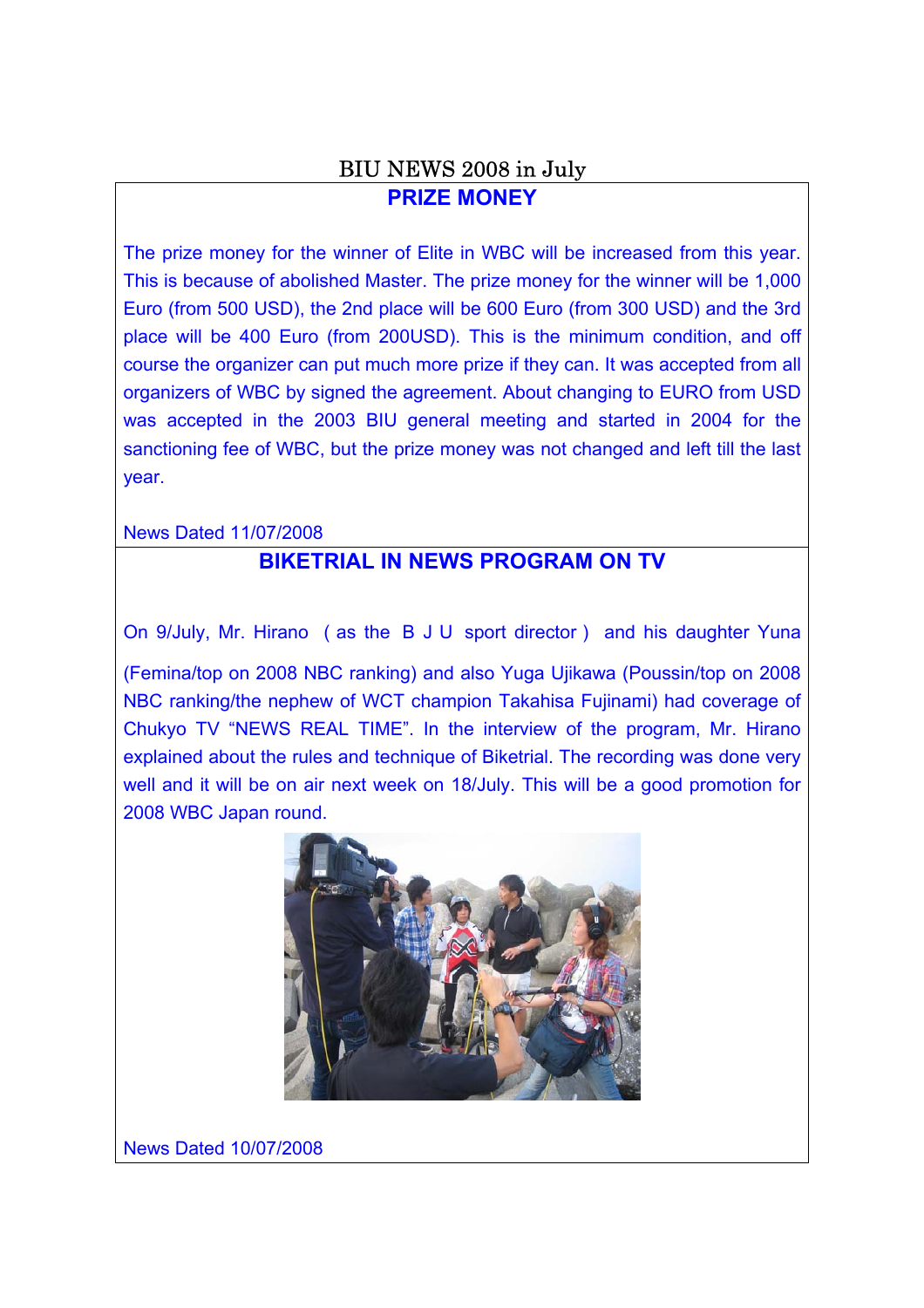# **TRACK APPROVAL PROTOCOL**

We got the track approval protocol made by EBU for 2008 EBC. As we changed category rules, we had to change the one we have been using for WBC till the last year. Thanks a lot Mr. Musil. We think it is very well made and we will use it in the section control of jury for 2008 WBC.



News Dated 10/07/2008

# **EBU GUIDE LINE OF SECTIONS LEVEL**

The EBU made a guide line of section levels for 2008 EBC as follows and it helped the event succeed. They made this because we started new category system from this year and it was necessary to support ideas to provide good sections to riders. This experience is Important for 2008 WBC. And we recommend to each organizer of WBC will learn it.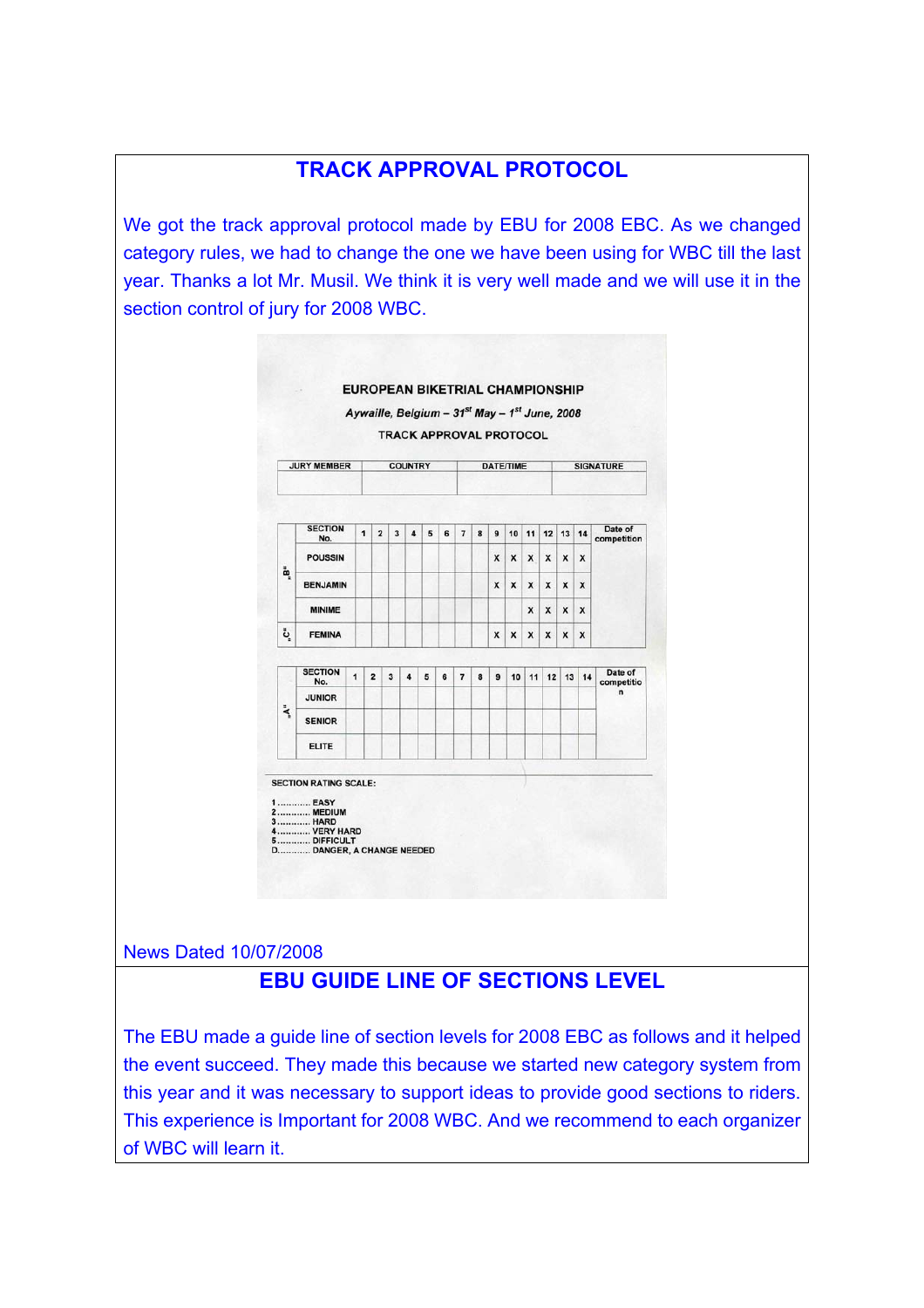| <b>CATEGORY</b>           | <b>SECTION LEVEL &amp; THE OTHER</b>                                                                   |
|---------------------------|--------------------------------------------------------------------------------------------------------|
| <b>POUSSIN</b>            | We must have a very good mix of the sections (e.g.<br>difficulties EASY to MEDIUM - 5 sections, HARD - |
|                           | 3 sections). We must remember that the category                                                        |
|                           | POUSSIN is now "younger" by one year, so the                                                           |
|                           | section's difficulty must be fit for $7 - 9$ ages and so                                               |
|                           | that it inspires the children).                                                                        |
| <b>BENJAMIN</b>           | In this category there isn't any radical problem in                                                    |
|                           | sections difficulty. (There is required good mix of                                                    |
|                           | sections from EASY to HARD).                                                                           |
| <b>MINIME</b>             | The riders in $13 - 15$ ages compete together and                                                      |
|                           | there is a big disparity between the riders in these                                                   |
|                           | ages. The sections must be arranged so that the                                                        |
|                           | difficulty levels of EASY and MEDIUM inspire the                                                       |
|                           | riders of age 13. The sections HARD and VERY                                                           |
|                           | HARD must be included in the event, where the                                                          |
|                           | best riders of 15 years can compete. For good                                                          |
|                           | sporting merits we advise the application of Art. 04                                                   |
|                           | Sections (from the BIU Rules):                                                                         |
| <b>JUNIOR</b>             | The ages from 15 to 18 years appear as very good                                                       |
|                           | and the riders in these ages have a good command                                                       |
|                           | of the RED route with the category SENIOR. The                                                         |
|                           | possibility for using the 26" bike is good.                                                            |
| <b>SENIOR &amp; ELITE</b> | In these categories it is good that the SENIORS                                                        |
|                           | start from 19 years of age. The riders can use the                                                     |
|                           | $20" - 26"$ bikes $-$ this is for better competition and                                               |
|                           | more freedom of choice. Because of the bigger                                                          |
|                           | number of riders complications can come with the                                                       |
|                           | queues. In this case it is necessary to apply Art. 07                                                  |
|                           | System 2 (from the BIU Rules), if you can:                                                             |
| Other:                    | 1) The length and width of sections:                                                                   |
|                           | Length: about $20 \text{ m}$                                                                           |
|                           | Width: 1m as the minimum                                                                               |
|                           | 2) The number of sections:                                                                             |
|                           | $Group-Ai minimum 10 sections and maximum 14$                                                          |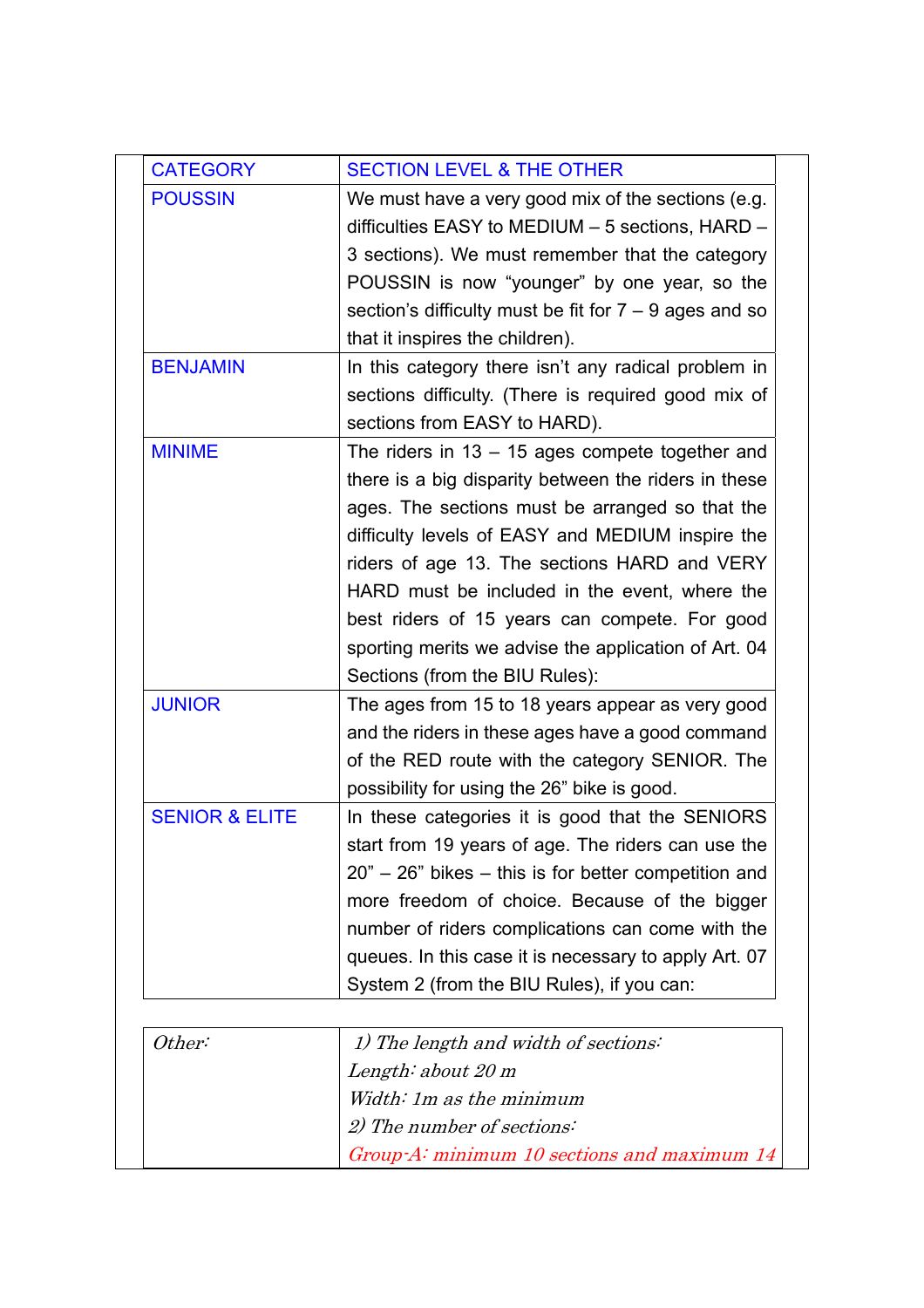sections Group-B & C: 8 sections (except Minime: minimum 8 and maximum 10) xxxxxxxxxxxxxxxxxxxxxx Ordinarily we can have only 8 sections but for the EBC Belgium as the top European event we can suggest to have 10 sections if possible. You can use, for example, 2 sections from the category JUNIOR, which will be prepared on Saturday. We will need two more observers on Saturday. But we hope that we can help you with the international observer team, which we will solve with Stuart **Matthews** 1) The order of riders will be determined by means of drawing a ballot for each category. 2) A start will be made individually, with intervals of 2 minutes separating each pair. 3) Two riders will leave together at the same time. (Refer to the example) Competition on Sat. Competition on Sun. 2 riders start together 2 riders start together every after 2 min. every after 2 min. **START Group B & C START Group A Minime** Senior Junior Benjamin Elite Poussin Femina 4) Start systems: System 1: all riders start from section No. 1 and follow the numerical order. System 2: half of riders start from section No. 1 and the rest of riders start from section No.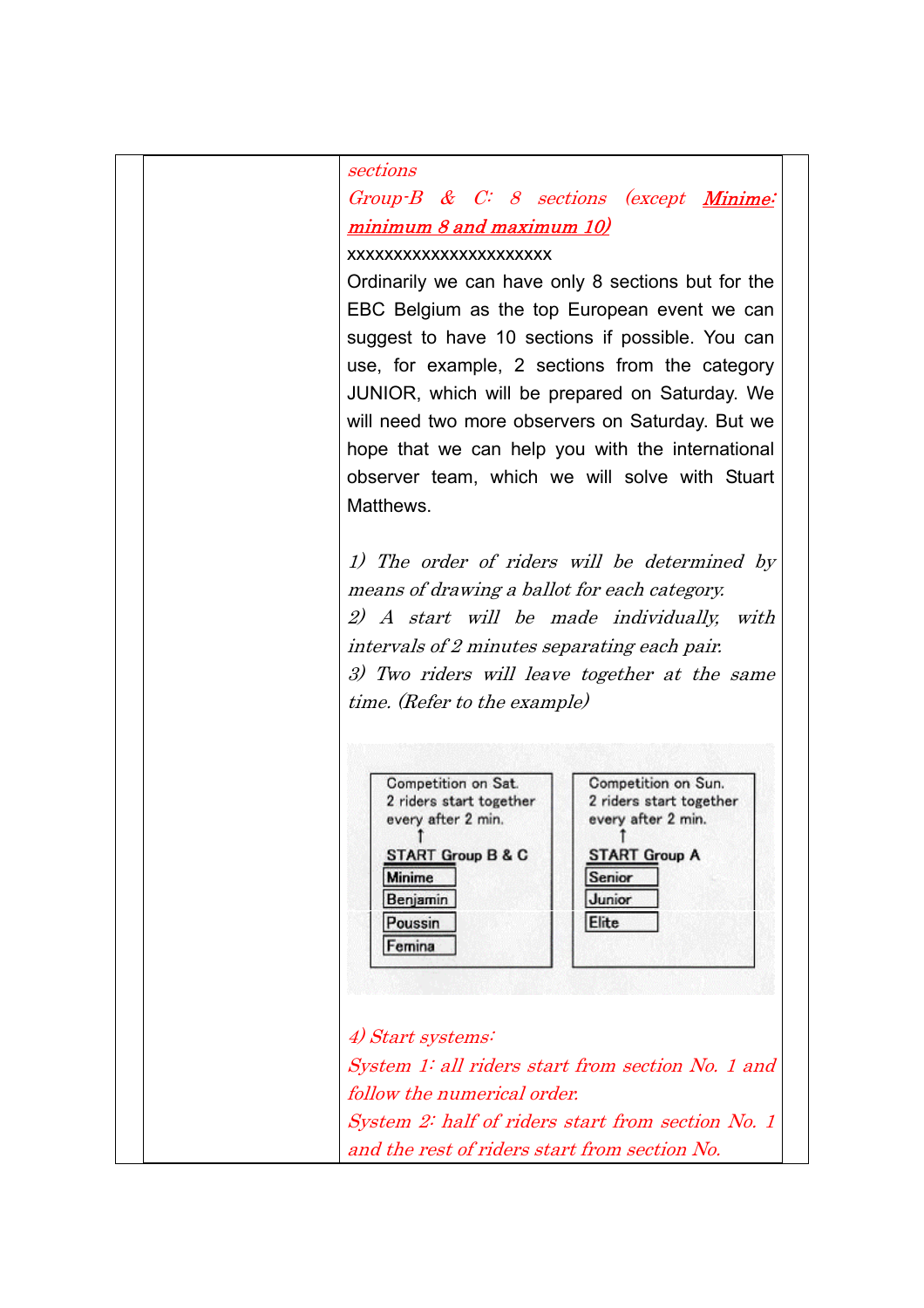5, 6 or 7 (Minimum 10 sections and maximum 14 sections in an event. It depends on how many sections were provided by the organizer).

#### News Dated 09/07/2008

#### **JAPAN WILL INVITE 3 BIU DELAGATES TO SEKI-ITADORI**

Japan is still giving invitation to the BIU delegates for their event. In the time of Itadori village from 1992 to 2004, they invited 10 riders and 2 delegates every year at least. Then the budget for riders was cut after the village tied up with Seki city, but they still keep the budget for BIU delegates. And this year, the organizer has decided to continue it. And the BJU helped making up the invitation list for three delegates this time and it was set as follows.

- (1) Jean-Luc Chevalier From Europe, as delegate of host country of 2008 WBC R-2 and he will be a jury.
- (2) Mike Baia From North America, as a delegate of future host country of WBC and he will be a jury.
- (3) Syarul Nizam Bin Shariff From Asia, to help experience for a new delegate in Malaysia. It will help the Malaysian delegate for hosting APBC in 2009. He will be a reserve jury in case.

The organizer and the BJU are hoping to have good relation with these delegates through this opportunity and want to help Biketrial promotion in those countries. Thanks BJU!!!

News Dated 08/07/2008

## **PORTUGAL MATTER**

We are going to report you about the Portugal matter. We hope they will take the right process (as we informed it to all delegates in the rules and by the information sending many times) to send entry list for WBC.

(1) It was 25/June, a day before the closing date of entry for 2008 WBC. I got no entry from Portugal yet and asked EBU to give the information to somebody who can help the situation and Marius sent following mail to a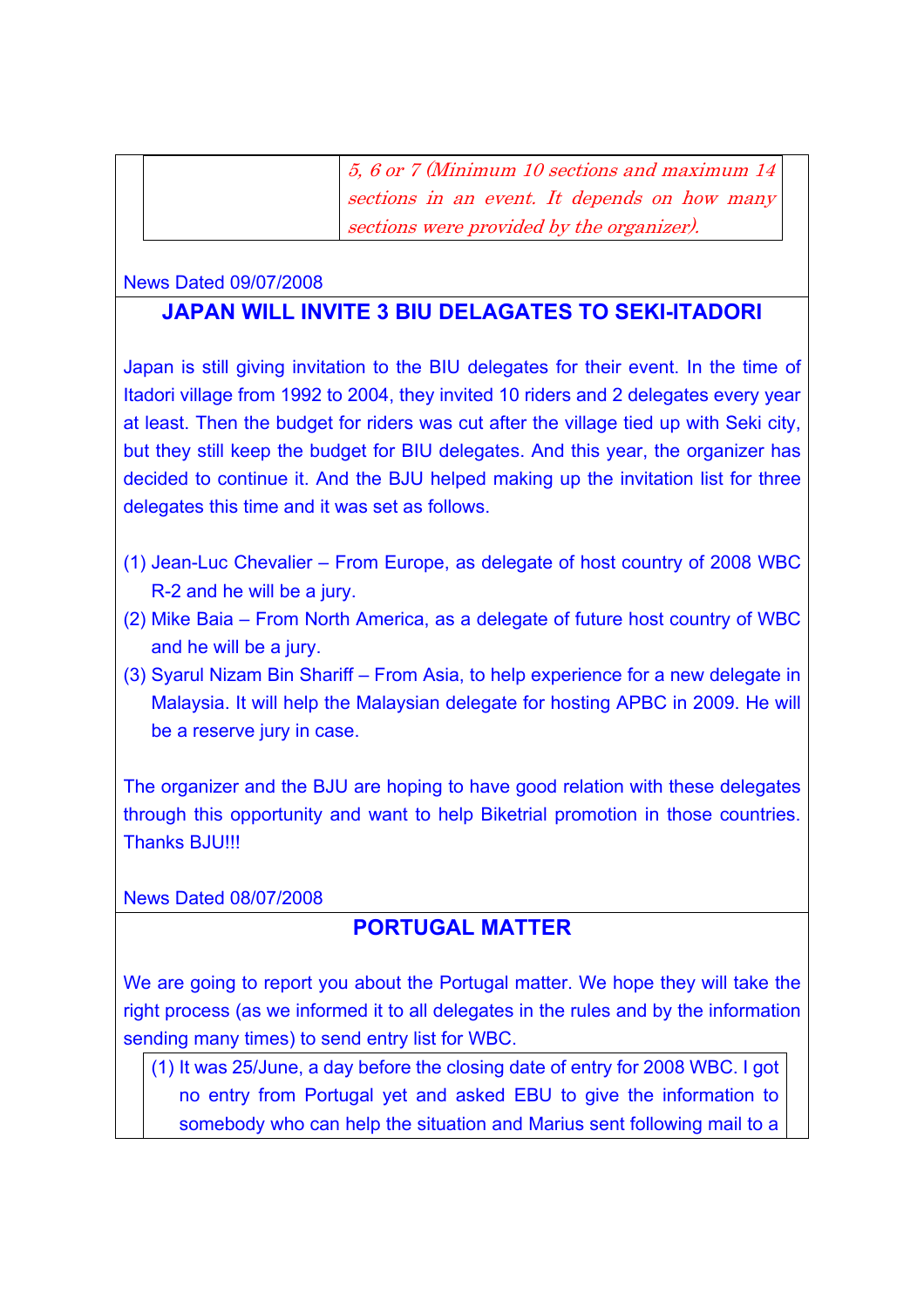rider Jorge Ferreira.

Dear Jorge,

As said on the phone, I send to you the file you can use to fulfill the data of your riders. Please, make you internal arrangements with your delegate and send your data on file to Mr. Hirano before 26th June. Information and links availables in www.biketrial-spain.com

Best regards.

Màrius Mollà

(2) 2days later on 27/June, Marius got answer from Jorge that he will acts as delegates, and we got a file (it was may be entry list but we could not open it). But we did not know if this person wants to work as just proxy delegate for Mr. Vitor or he wants to change delegate. In the right step, these things must be sent from our delegate Vitor and then no problem at all. Therefore we informed Jorge to contacts his delegate for entry and delegate matters and asked him to explain us much clearly about it. Marius explained it to Jorge as follows.

I had just receives it. Up to you to decide what to do. He says that he'll act as delegate and he send his address and contact.

Jorge Ferreira Rua Calouste de Gulbenkian nº419 4800-257 Guimarães Portugal e-mail jorge.e.ferreira@sapo.pt Tefefono e Fax – 00351 253518317 Movil – 00351 965430211

Best regards Màrius Mollà

Jorge,

Please, tell Mr. Hirano your reasons for changing delegate and so.

-----------------------------------------------------------------------------------------------------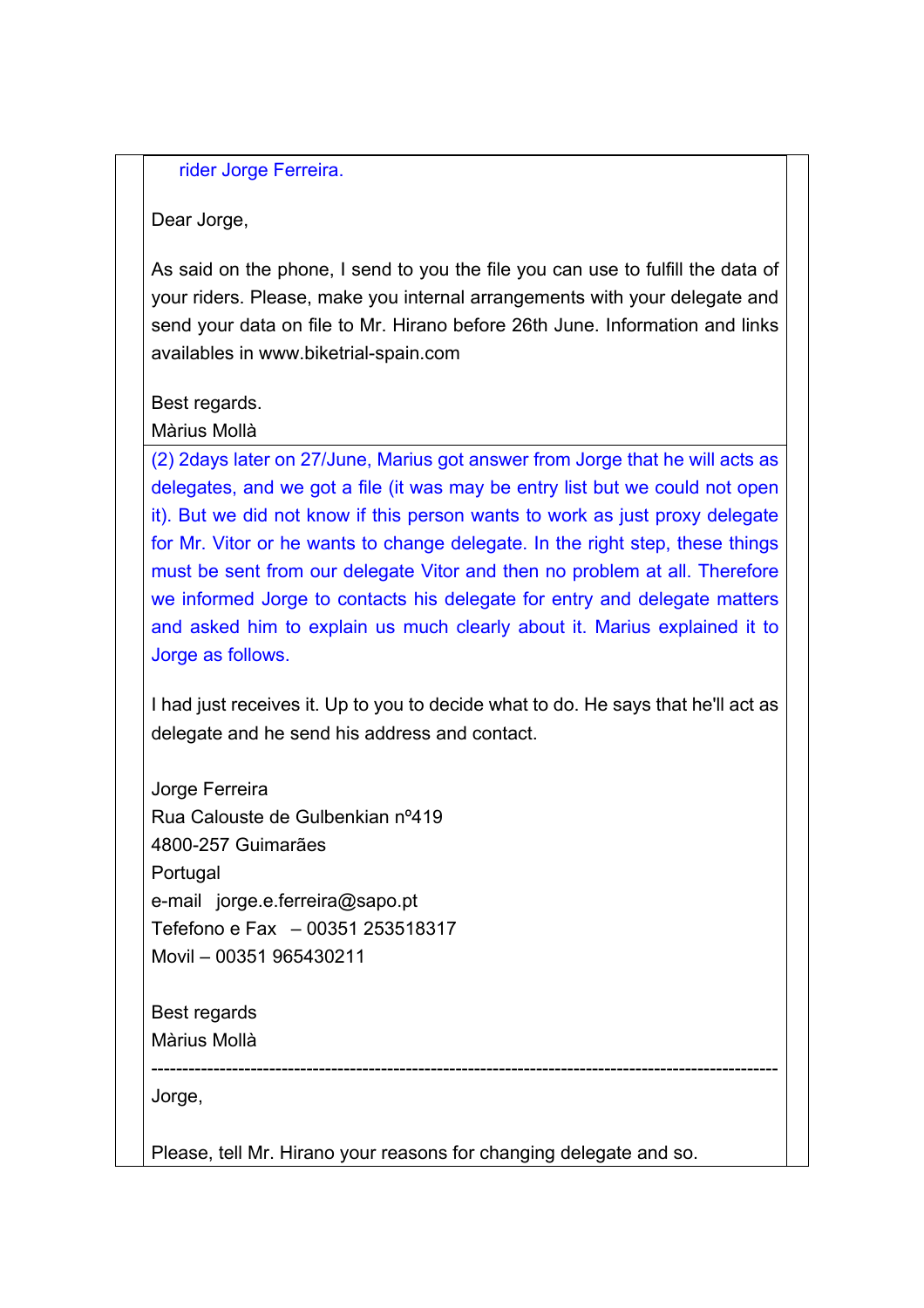1. The file had not been read... could you save it as an older version of EXCEL and discuse with Mr. Hirano as well?

I'm going out for final round of Spanish Championship and I won't have e-mail during the week end.

#### Regards.

#### Màrius Mollà

(3) We waited answer from Jorge and from Vitor for entry and delegate matters. We got nothing from Jorge but got an answer from Vitor on 3/July as follows. In his mail, he wrote us about the reason of delay entry. He wrote us that the address was wrong and he did not receive any information about WBC. But since we accept him as delegate for at least 4 years, we have been sending all information to him with the address we got, and they never returned to us (the sender) from their post office. That means they arrived to him and he got all information about WBC and the rules. In his mail, he did not write bout resigning of delegate post and he gave us his new address. This is okay and we will change the address in the list for the next time. About delegate matter, he did not write about Jorge will take proxy delegate for WBC. There was no entry list attached in this mail. So we could not do anything with this.

Dear Hiroshi Hirano,

I was informed by one racer of Trial Bike, that registration to World Championship are now already closed.

The reason of this e-mail is to ask for you give us authorization to our athletes can fill the registration, knowing that they are out of the days of registration, the reason of this delay its that I only checked the address that is on the BIU database is not correct, my address is another, I could check it on the Monty Website.

For the fact of the address is incorrect, I didn´t received any mail about the races.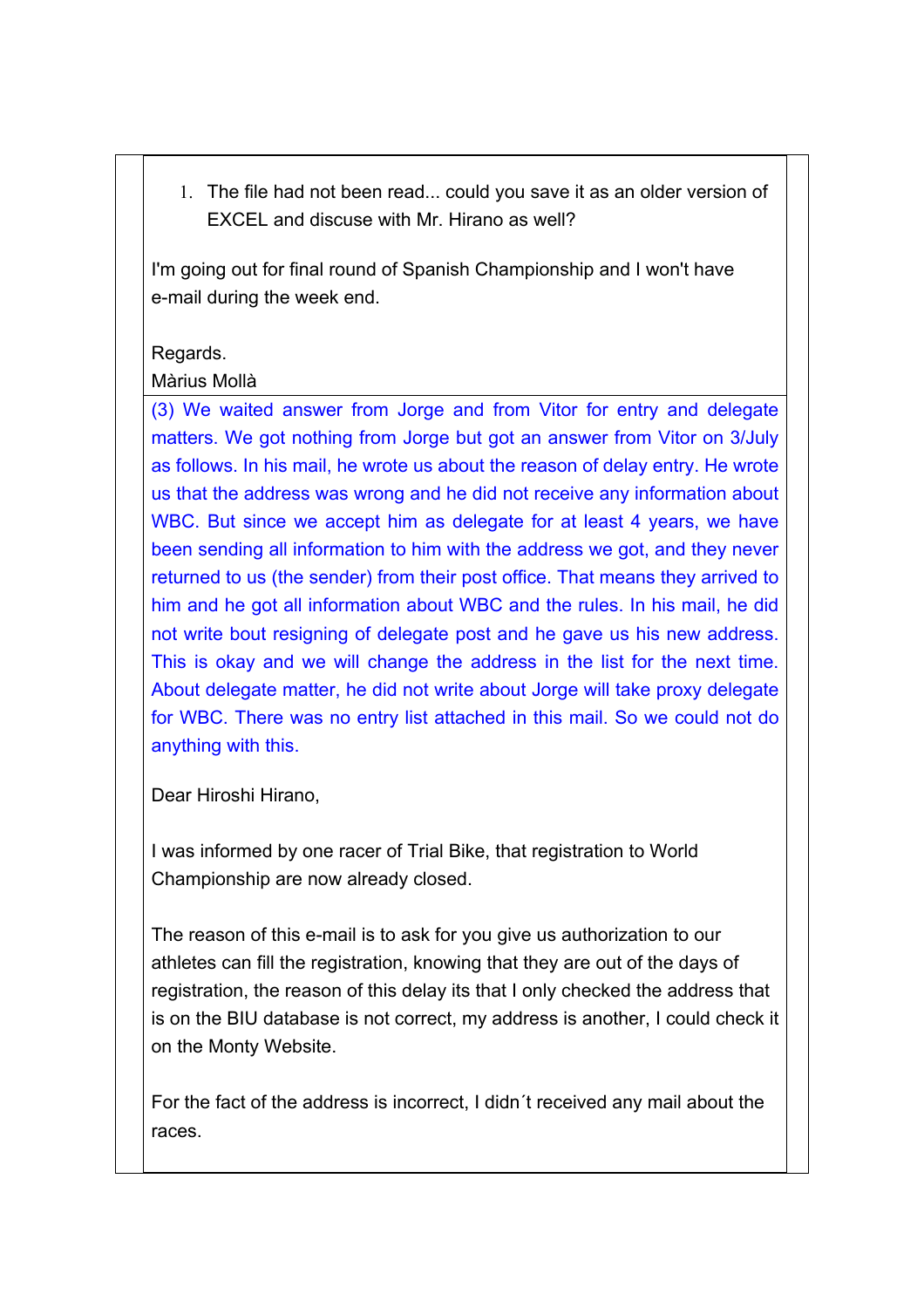I use to advantage to inform you that relatively the intension of letting the charge of commission agent of BIU in Portugal, isn't a reality, even so I am a very busy person at the moment, I think that don't exist anyone with the organized profile and dynamic to fill this position.

The new address is :

BIKE ZONE Rua Conselheiro Januário nº 179/185 4700-373 Braga E-Mail : vitor.sa@bikezone.pt

Best Regards Vitor Sá www.bikezone.pt vitor.sa@bikezone.pt Tel. + 351 253 215 681 Mov. + 351 967 006 616 Fax. + 351 253 215 980

(4) I got mail from Marius and our answer to Marius as follows. They are pushing us to accept their entry or they will finish Biketrial. But actually we still do not receive their entry list yet and we even do not know about how many riders want to take part to which events? In this way we cannot negotiate any with them. Off course if there is a right reason, we can accept it with exception like extended the deadline for one more week. But as the event getting closer day by day, there must be the limit even for that. I already cut the delayed entry from Japan on the final deadline on 3/July. And they understood it. They have been supporting our sport very much for a long time, but we should not mix the matters. For us "fair for all" is the most important. We hope to get more countries as much as possible and we are trying our best that we can but we do not need the person who does not respect our sport and the rules. Because such kind of person will bring problems in the future again or more. This happened many times already. We hope you will understand this.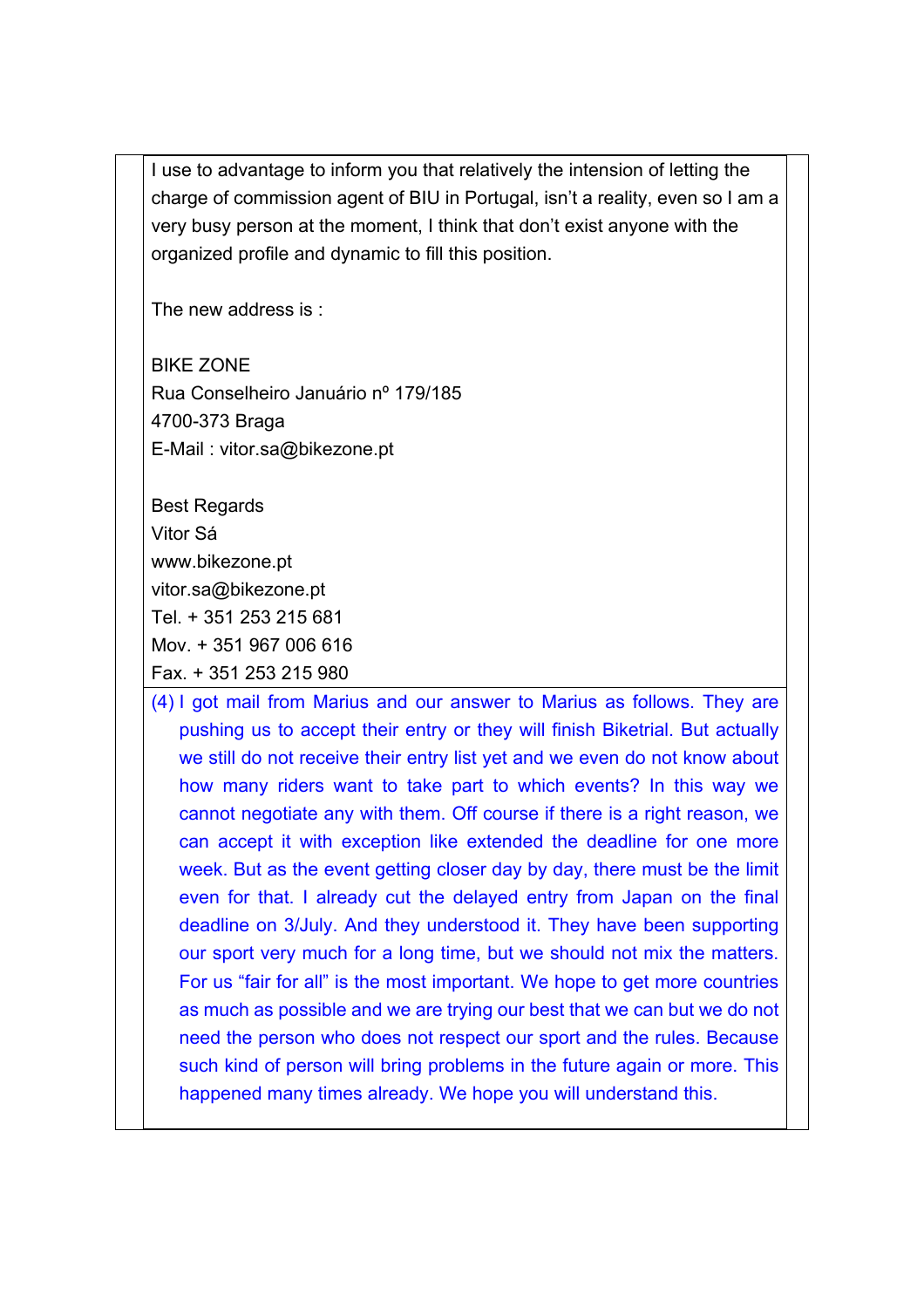Dear Hiro,

It's a long text and I have no time to translate it, but in short: Portugal do not want to understand that "the rules are the rules" and that they had not made a good work. They say that they had made a lot for the BikeTrial and that they do not deserve it and, and, and... At the end they threaten with no more races of BikeTrial and so...They just want to run in Burgos... in case you see any solution, just let everybody know.

Yours sincerely,

Màrius Mollà

Dear Marius,

Without rules, it is not sport anymore. I think they know it. I cannot skip their delegate. Because they are the one to recommend this person to me. I cannot involve their domestic matters. If they have a problem to contact to their delegate, they can contact to EBU first. Please inform it to them.

-----------------------------------------------------------------------------------------------------

Last year, an Austrian rider sent his entry after the final deadline and we did not accept it. And also an Italian rider came to Czech without entry. And I did not let the rider start. It will be nothing if they just come to Burgos without entry.

Sincerely yours,

Hiro

News Dated 08/07/2008

## **SAD NEWS**

We got very sad news from the delegate of Sweden Roger Backgren. A 19 years old young Biketrial rider died last Friday in the hospital. Following is the mail from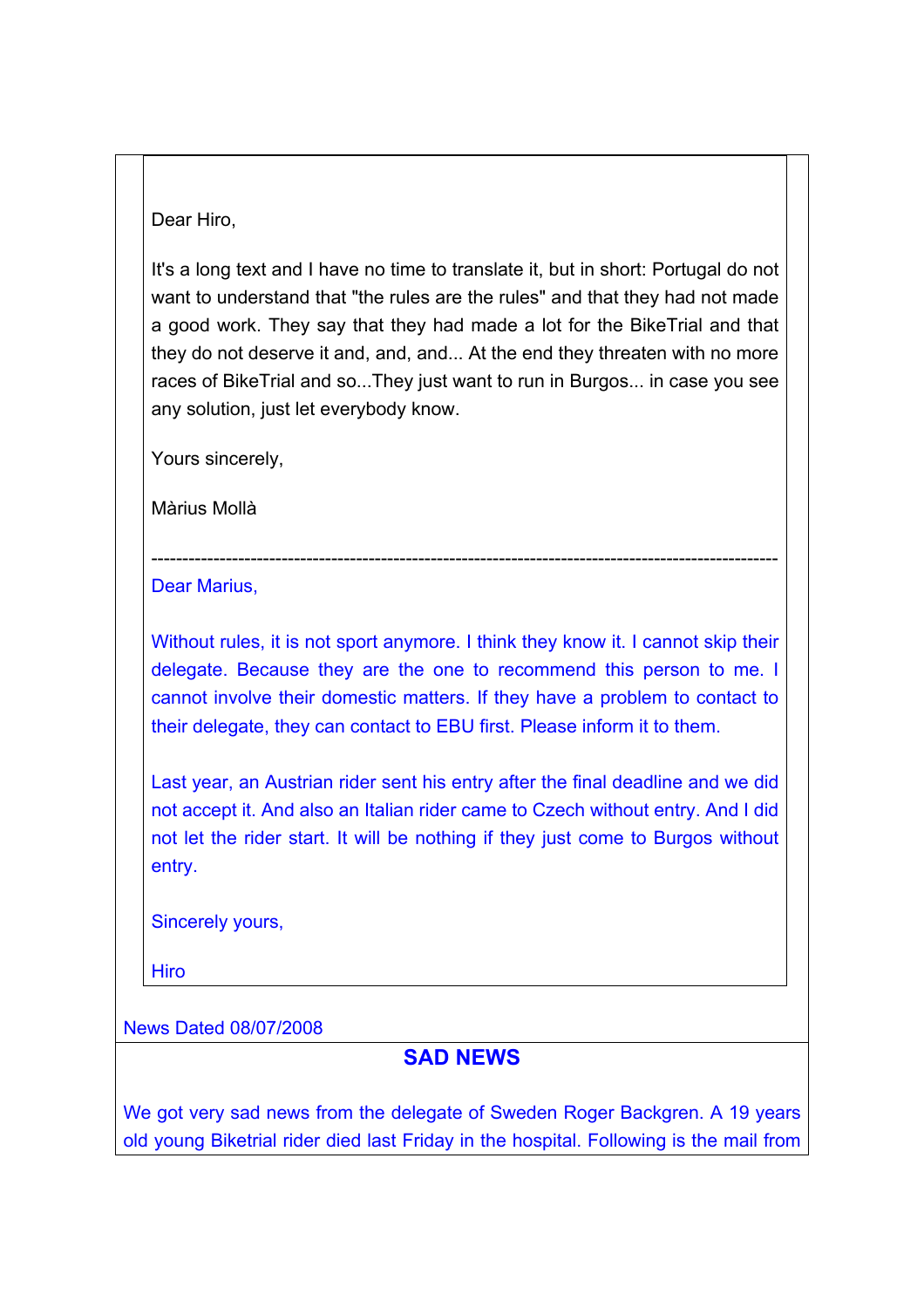Roger and also his comment from the webpage of observedtrials.net. And pay our last respects.

Dear friends.

I only want to inform you about that we last Friday lost an member of our biketrial family. Robert Jansson, an 19 year old student who lived in Gothenburg, Sweden, died after an mysterius accident in the town center. We all miss him deaply and our thoughts goes to his family.

Best Regards Biketrial Sweden thru Roger Bäckgren BIU/EBU Delegate Hello.

I received word today that Robert Janson was in an accident last Thursday (26th June) night and died at the hospital on Friday. He was on his way home from a one day music festival and walked over a brigde towards the centre of Gothenburg, when he somehow fell down. Robert was taken to hospital but died from his injuries on friday. Noone knows exactly how or why, but there must have been a lot of people around going from the concerts.

Seeing as he has been on the forum almost from the beginning and probably knows a lot of the mods and seniors I thought it would be best to write straight to you instead of posting this myself, as it deserves some special attention.

It's horrible all this, so many tragic deaths of young people, fellow riders This is very hard for me, riding won't ever be the same again as he was the only one around here and we met up regularly to ride. I started to worry when I couldn't get hold of him for a few days, but this came like a total shock. His funeral will be next Friday, not religious and no dresscode all in honor of Robert.

take care.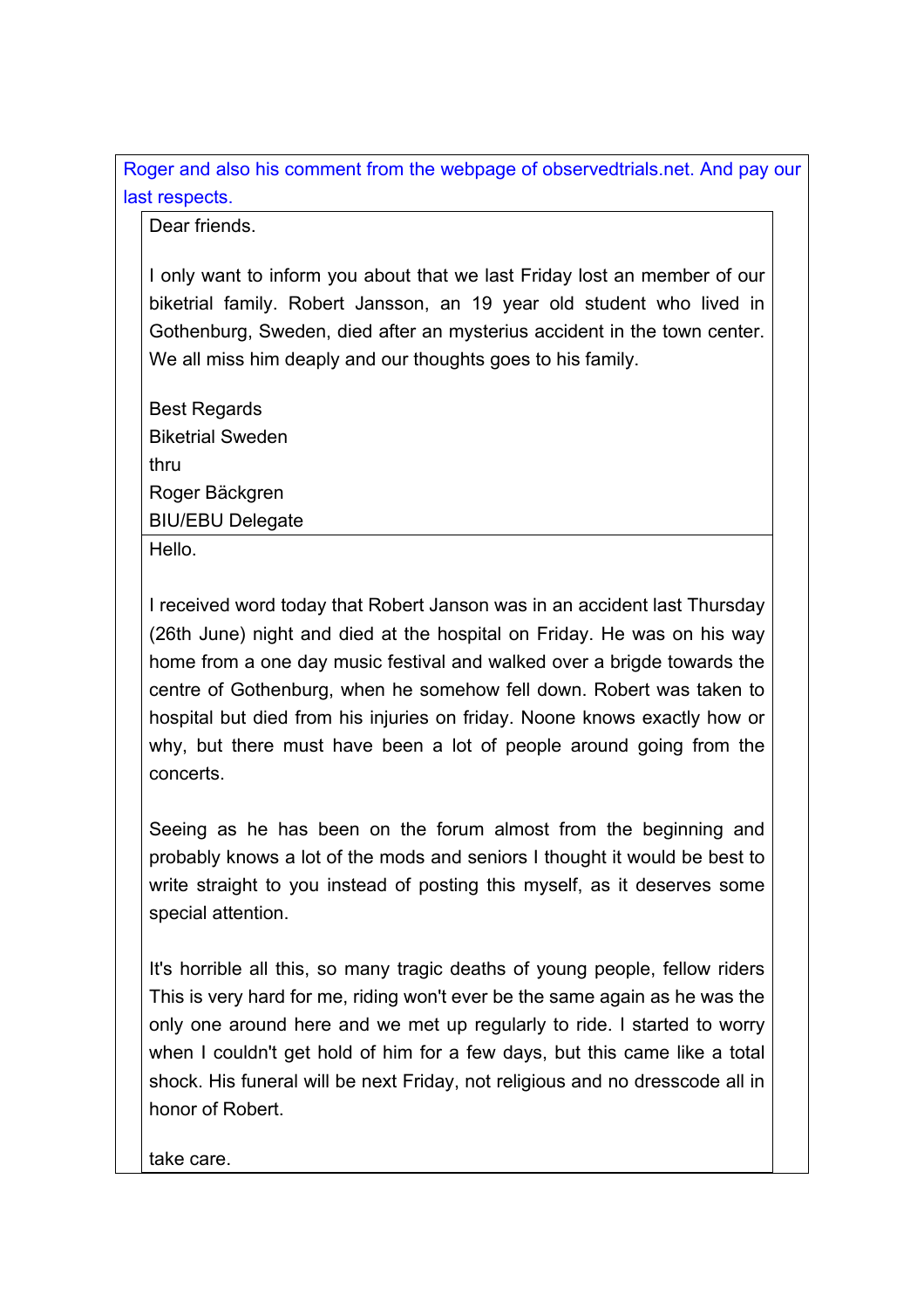Peter Bäckgren

News Dated 07/07/2008

# **ENTRY WAS CLOSED**

Today the final deadline (extended a week for some cases in suspend) is over and the official entry list for 2008 WBC is up. We are going to report you about how the things were settled.

#### ABOUT BELGIUM:

We received the explanation from the delegate Jean-Michel Colson for the matter and we considered it belongs to "CASE 2-B". So the entry was accepted.

#### ABOUT JAPAN:

We received necessary data for 6 riders before the final deadline, but still 7 riders were left. And we have decided to not accept those entries to 2008 WBC.

## ABOUT PORTUGAL:

We have been waited for the entry list from the delegate Vitor Emanuel. But we got no contact from him till the final deadline over.

#### News Dated 04/07/2008

## **ENTRY DATA OF WBC BY CATEGORIES AND WHEEL SIZES**

The entry data of WBC by wheel size and category as follows. You can see the data of 2007 and 2006 the below

| Category        | <b>Entry</b> | 20" | 26" | unknown | <b>SAT/SUN</b> |  |
|-----------------|--------------|-----|-----|---------|----------------|--|
| <b>ELITE</b>    | 27           | 17  | 10  | O       | 157            |  |
| <b>SENIOR</b>   | 86           | 54  | 32  | 0       |                |  |
| <b>JUNIOR</b>   | 44           | 33  | 11  | 0       |                |  |
| <b>MINIME</b>   | 49           | 49  | X   | 0       | 130            |  |
| <b>BENJAMIN</b> | 42           | 42  | X   | 0       |                |  |
| <b>POUSSIN</b>  | 25           | 25  | X   | 0       |                |  |
| <b>FEMINA</b>   | 14           | 14  |     | 0       |                |  |

#### 2008 WBC (R-1 SPAIN/R-2 FRANCE/R-3 JAPAN) Entry from 20 countries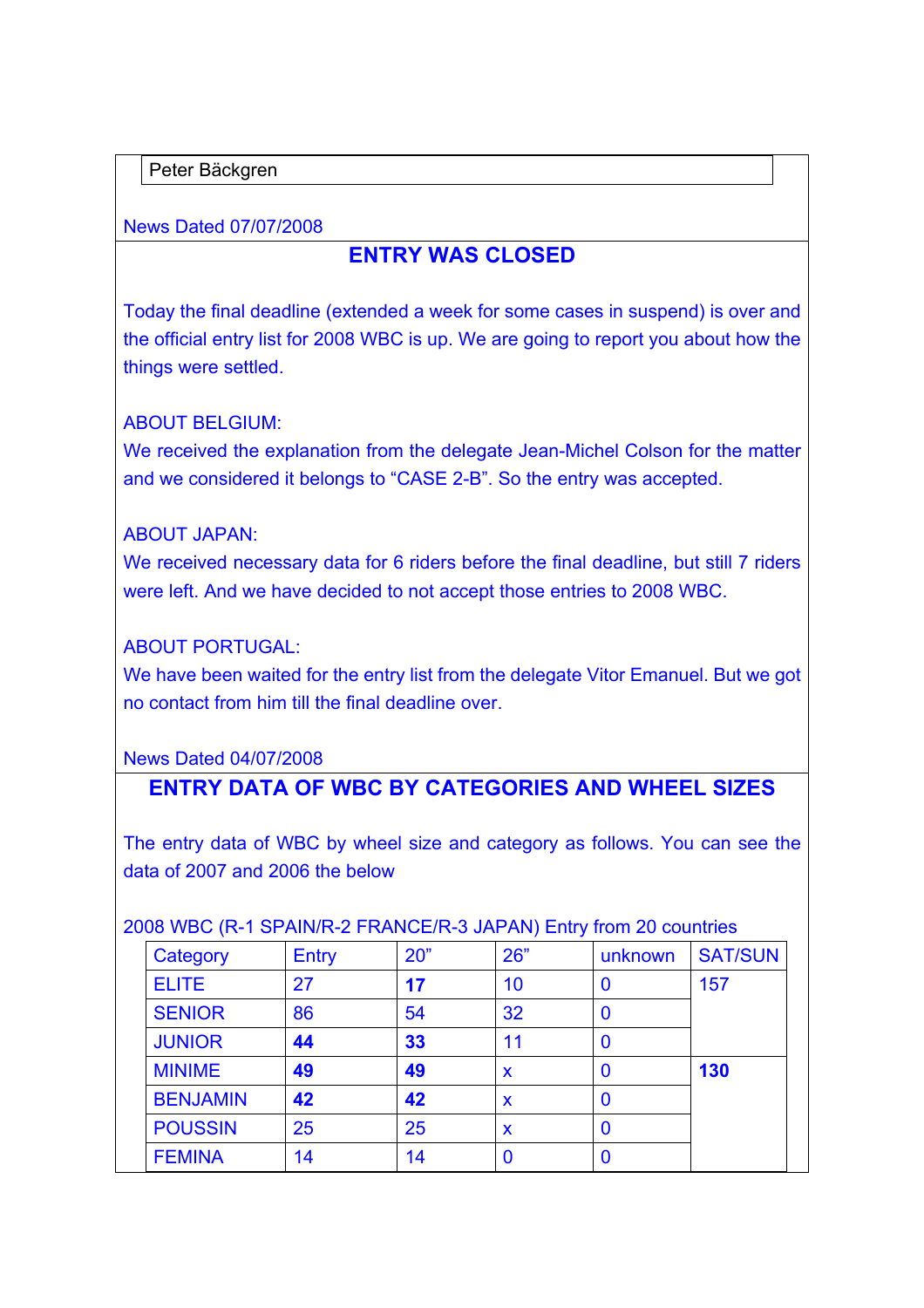| <b>TOTAL</b>                                           | 287          | 234          | 53           | $\mathbf{0}$ |                |
|--------------------------------------------------------|--------------|--------------|--------------|--------------|----------------|
|                                                        |              |              |              |              |                |
| 2007 WBC (R-1 ZCECH/R-2 JAPAN) Entry from 22 countries |              |              |              |              |                |
| Category                                               | <b>Entry</b> | 20"          | 26"          | unknown      | <b>SAT/SUN</b> |
| <b>ELITE</b>                                           | 16           | 16           | $\mathbf{x}$ | $\bf{0}$     | 212            |
| <b>SENIOR</b>                                          | 92           | 92           | $\mathbf{x}$ | $\bf{0}$     |                |
| <b>CADET</b>                                           | 29           | 29           | $\mathbf{x}$ | $\bf{0}$     |                |
| <b>MASTER</b>                                          | 17           | $\mathbf{x}$ | 17           | $\bf{0}$     |                |
| <b>EXPERT</b>                                          | 58           | X            | 58           | $\mathbf{0}$ |                |
| <b>MINIME</b>                                          | 38           | 38           | $\mathbf{x}$ | $\bf{0}$     | 105            |
| <b>BENJAMIN</b>                                        | 22           | 22           | $\mathbf{x}$ | 0            |                |
| <b>POUSSIN</b>                                         | 29           | 29           | $\mathbf{x}$ | $\bf{0}$     |                |
| <b>FEMINA</b>                                          | 16           | 16           | $\Omega$     | $\Omega$     |                |
| <b>TOTAL</b>                                           | 317          | 242          | 75           | $\bf{0}$     |                |

## 2006 WBC (R-1 SPAIN/R-2 FRANCE/R-3 SINGAPORE/R-4 JAPAN) Entry from 18 countries

| Category        | Entry | 20"         | 26"          | unknown        | <b>SAT/SUN</b> |
|-----------------|-------|-------------|--------------|----------------|----------------|
| <b>ELITE</b>    | 13    | 13          | $\mathbf{x}$ | 0              | 212            |
| <b>SENIOR</b>   | 94    | 94          | X            | $\bf{0}$       |                |
| <b>CADET</b>    | 39    | 39          | $\mathbf x$  | $\bf{0}$       |                |
| <b>MASTER</b>   | 15    | $\mathbf x$ | 15           | $\bf{0}$       |                |
| <b>EXPERT</b>   | 51    | X           | 51           | $\overline{0}$ |                |
| <b>MINIME</b>   | 39    | 39          | $\mathbf x$  | $\bf{0}$       | 95             |
| <b>BENJAMIN</b> | 21    | 21          | X            | $\bf{0}$       |                |
| <b>POUSSIN</b>  | 20    | 20          | $\mathbf x$  | $\bf{0}$       |                |
| <b>FEMINA</b>   | 15    | 15          | $\bf{0}$     | $\bf{0}$       |                |
| <b>TOTAL</b>    | 307   | 241         | 66           | $\bf{0}$       |                |

## News Dated 04/07/2008

# **ENTRY PROBLEMS**

Now only 3 problems left as follows:

**ABOUT BELGIUM:**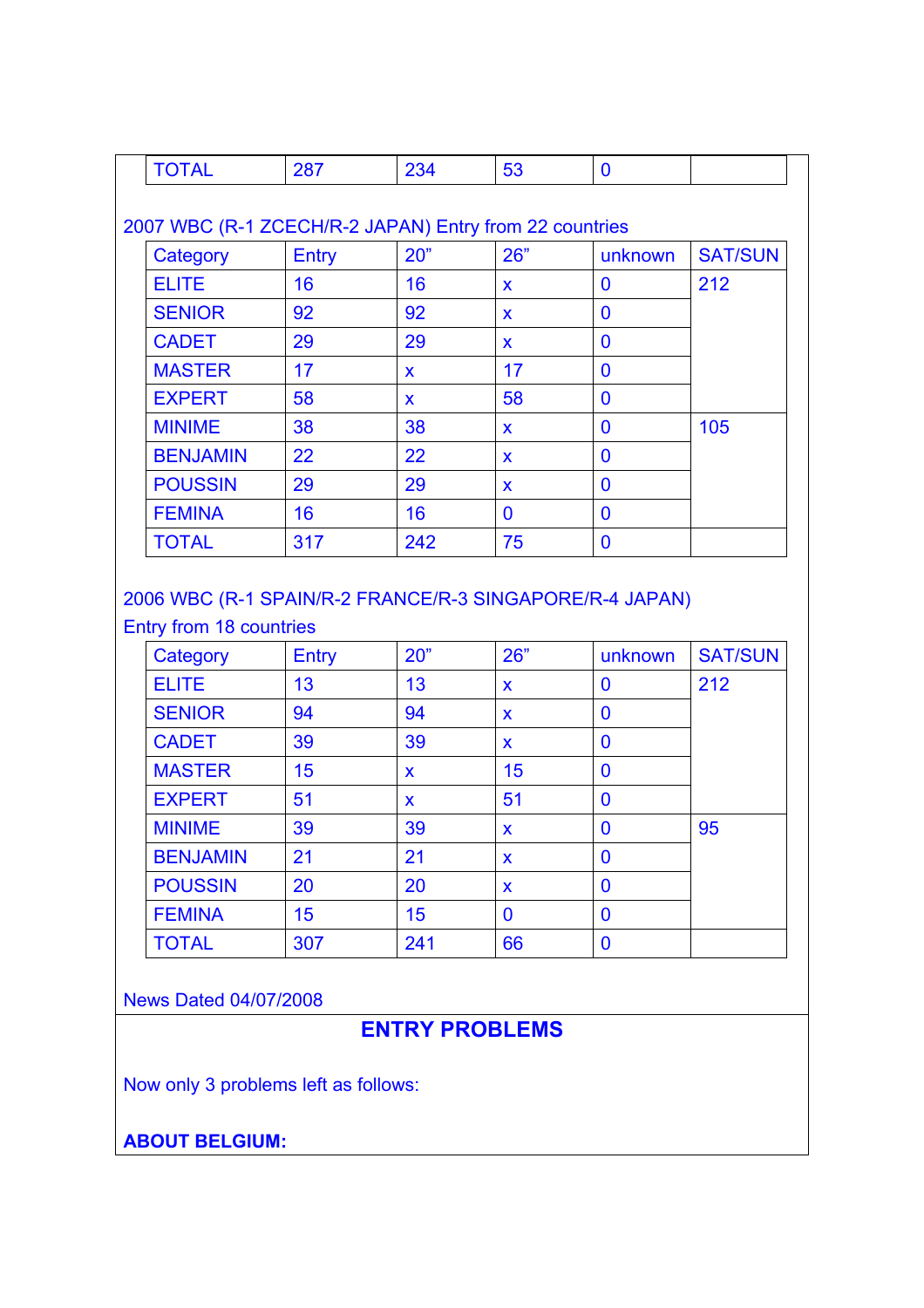We received entry list with right data of license numbers and bikes already. One more thing is, there is one rider added to the list after closed entry on 26/June. The explanation from the delegate about the matter is not clear enough to understand it. So we asked to the delegate to explain the reason much clearly within 24 hours as maximum and we will decide the result.

#### **ABOUT JAPAN:**

We informed the BJU about the determination to accept modification of entry list by the reason of "CASE 2-B", and to complete their list before the final deadline 3/July. The BJU has agreed to keep it.

#### **ABOUT PORTUGAL:**

We got contact from a person about asking acceptance of entry for a rider. We gave advice to the person that we cannot accept any entry without through delegate of the country and make contact to his delegate for the entry. We will wait 24 hours as maximum about this matter.

#### News Dated 03/07/2008

## **DRESSLER CAMP 008**

We got information from EBU about "DRESSLER CAMP 2008". One of the best riders in our Biketrial history, Josef Dressler (BIU World Master Champion in 1998 & in 2003) will make it in Tanvald, Czech Republic on 9 to 13/July for the rider who wants to improve his/her riding skill before 2008 WBC.

More information you can find at this website: www.eurobiketrial.com

News Dated 02/07/2008

## **ENTRY PROBLEMS**

## **ABOUT BELGIUM:**

No answer. We hope that they will keep the final deadline (on 3/July) and complete their entry. After the deadline, the entry in suspend will be delete from the official entry list.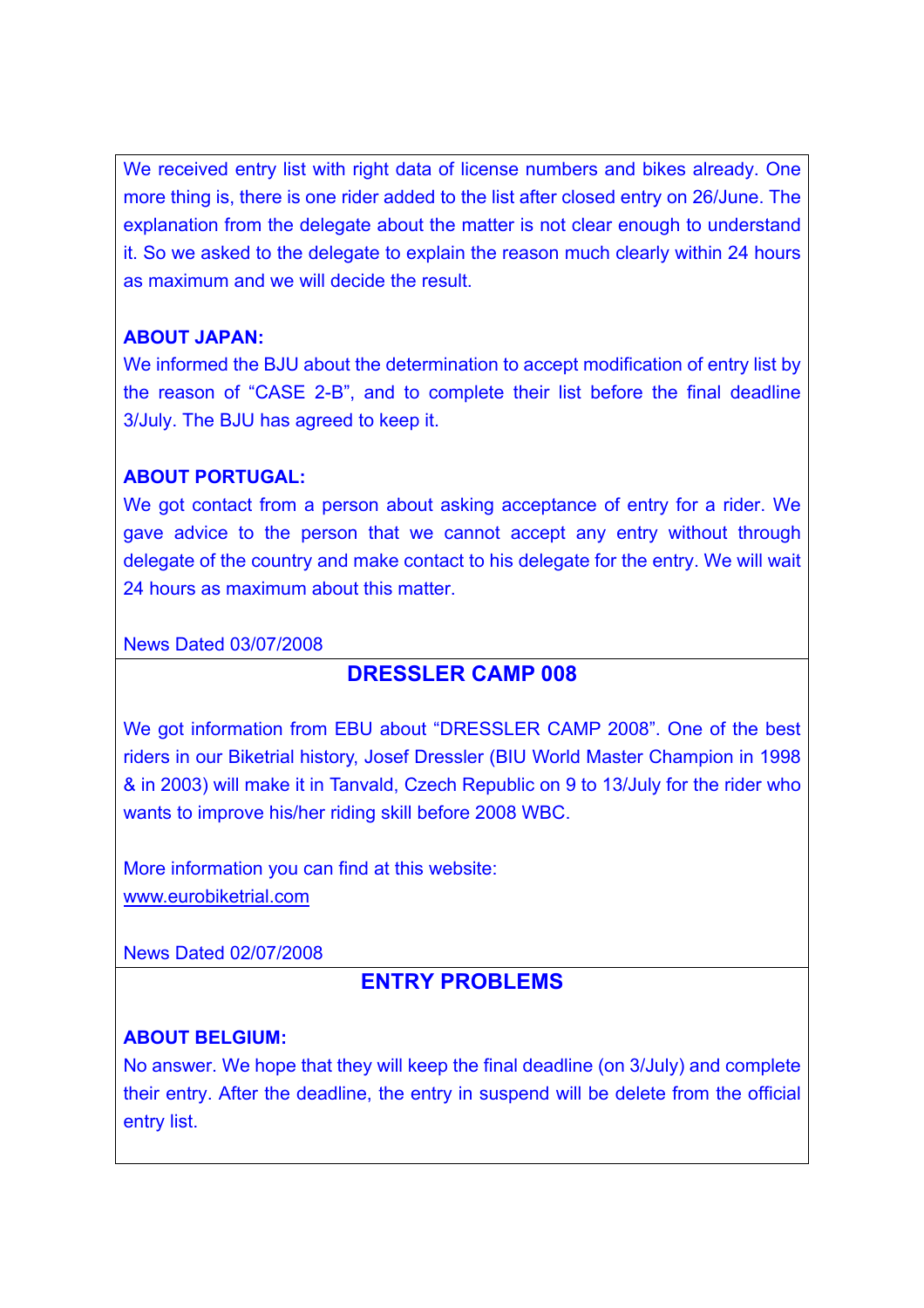#### **ABOUT CANADA:**

We got their data of birth year, license numbers and bikes today. The 2 entries were accepted today and the matter is over.

## **ABOUT FRANCE:**

Today we got right data for entry of 25 riders in suspending (matter 1 and 2). About 2 riders (matter 3), as we investigated the matter, it was simple mistake of paperwork of delegate and not any mistake of the participants. So we considered it as "CASE 2-B" and decided to accept the entry today.

## **ABOUT JAPAN:**

We got an official letter from delegate Mr. Terai through the BJU secretariat office.

## **The Petition of 2008 WBC ENTRY LIST**

Dear Mr. Hiroshi Hirano

I report it about a serious mistake of BikeTrial Japan Union (B.J.U.) Office. When I confirmed the entry list "2008 WBC ENTRY LIST (27062008-4)". I noticed that there was a serious mistake on the ENTRY LIST. The 13 riders who was going to participate in the WBC 2008 Japan/SEKI ITADORI (Group-B & Group-C) are not carried. I investigated this serious case immediately. I understood that it was a mistake of the B.J.U. secretariat. They sent a missing list for BIU. We reflect on this mistake seriously and has to take heavy disposal faithfully. But the 13 young riders who love BikeTrial sports, has neither no mistake nor the responsibility. Please accept this ENTRY LIST included 13 young riders. We promise to investigate the cause of the mistake and we report improved entry duties. We should take the penalty and pay some penalty if it is a period to revise the entry. We will obey the decision of Mr. Hiroshi Hirano is the president of BIU about the disposal.

June 30, 2008

The president of BikeTrial Japan Union

Kiyoshi Terai

As we investigated the matter, the BJU did not send entry form to some members for WBC by post. Those members did not know about the closing date of entry and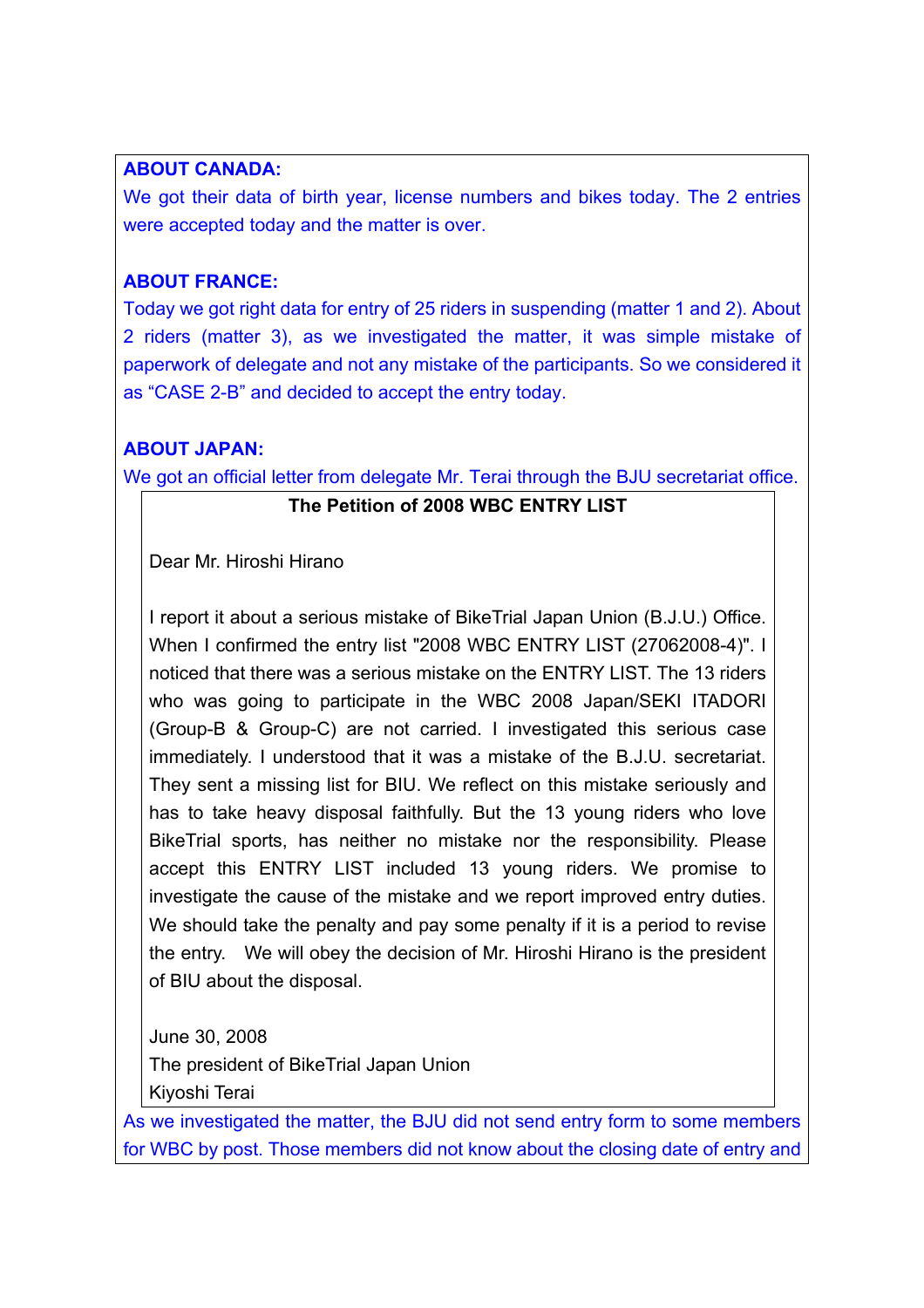they have been waited till it became too late. That was the main reason of this matter. The BJU did not realize about their mistake till they got a call from one member claiming about it. We think it is very clear that it happened because of the BJU but not mistake of riders. We considered this matter will belongs to "CASE 2-B", and decided to accept their entry. **Besides, the data of bikes must be entered before the final deadline (on 3/July). (REVISION)**

News Dated 02/07/2008

# **ENTRY PROBLEMS**

We informed to delegates about the details of entry and the deadline by information in March and June, and also by the BIU news sometimes. And the most of delegates completed it before closing entry on 26/June. Thanks a lot for your cooperation. Up to now, We have problem as follows:

| Country        | <b>Matter</b>                                            |
|----------------|----------------------------------------------------------|
| <b>Belgium</b> | 1. Data of birth year, license numbers and bikes are not |
|                | entered - 1 rider                                        |
|                | 2. Data of license numbers and bikes are not entered –   |
|                | 21 riders                                                |
| Canada         | Data of birth year, license numbers and bikes are not    |
|                | $entered - 2$ riders                                     |
| <b>France</b>  | 1. Data of bike is not entered – 22 riders               |
|                | 2. Data of birth year and license numbers are not        |
|                | entered - 3 riders                                       |
|                | 3. The entry was sent after closed it $-2$ riders        |
| Japan          | The entry was sent after closed it and the data of       |
|                | bikes are not entered (REVISION)- 13 riders              |

There are 2 cases we cannot accept the entry as follows. The BIU will make examine the reasons and cope with them.

Case 1: Data of entry is incomplete.

(Belgium 1&2, Canada and France 1&2 are in this case)

Solution: We extended the closing date one week more and prompt to complete entry before the final deadline. We will not extend the deadline any more. Please keep the final deadline. (3/July)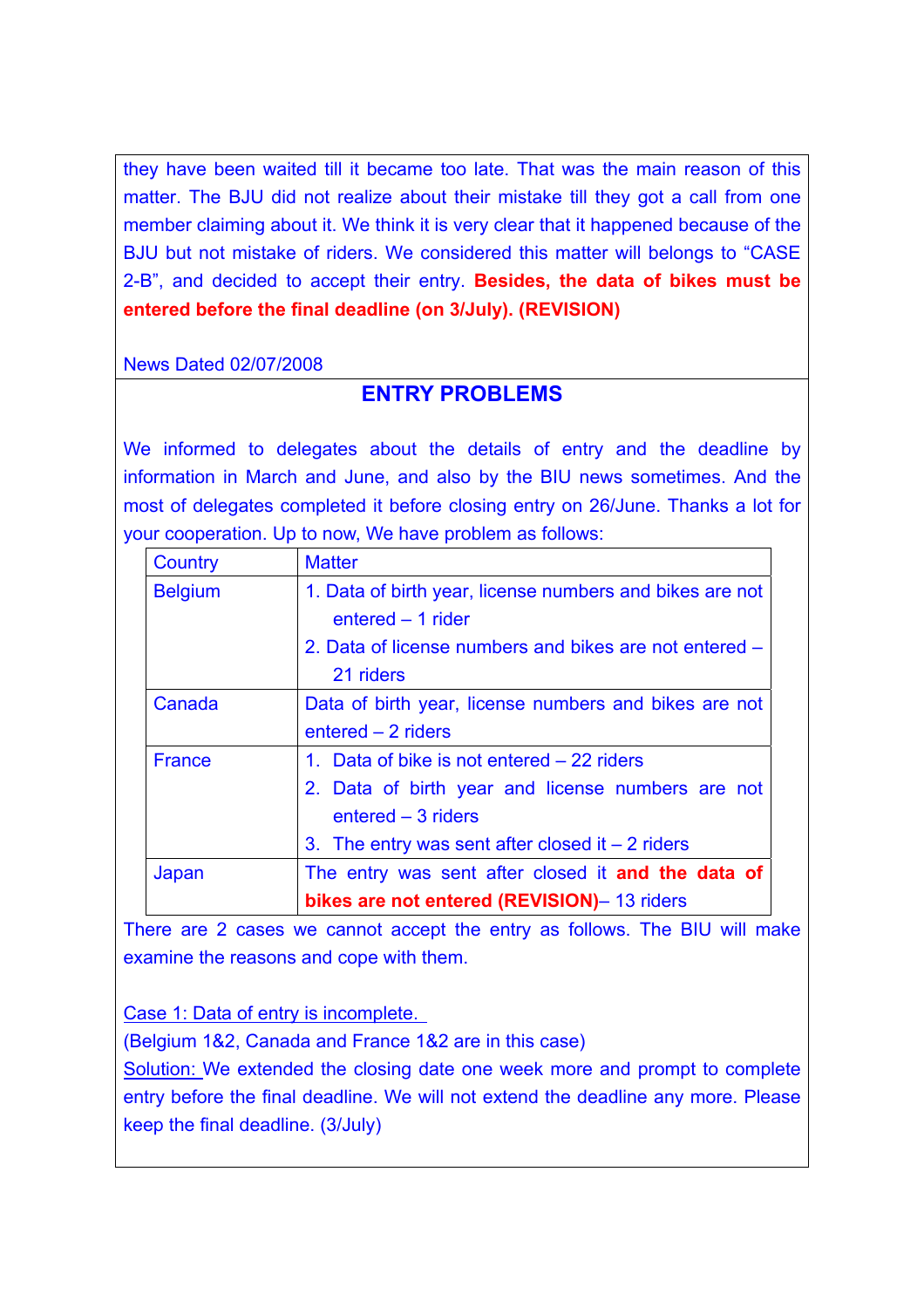Case 2: Entry was sent after the closed it

(France 3 and Japan are in this case)

A: Mistake of participant.

Solution: Sorry but we cannot help the entry in this case.

B: Mistake of the BNU or delegate. And not mistake of participants

Solution: If the entry was sent after 3/July, Sorry but we cannot help the entry in this case. But if the entry was sent before the final deadline (3/July), we can accept as we do it every year in case of if there is a right reason for the delay of sending the entry. This information was in the BIU news (News Dated 26/06/2008 and News Dated 28/06/2008). We need the explanation and the proof about it.

News Dated 01/07/2008

**TOP ON JIN MAO** 



OT PI made the new Guinness world record with his bike Monty 221Kamel by climbing 2008 steps on 88 floors in Gin Mao Tower in Shanghai China on 1/May/2008 for "welcome Peijin Olympic games", and for "his final ride". Now his bike is in the special case made of glass to display on the top floor of Gin Mao Tower. It is a very famous sight seeing spot that you can see beautiful Shanghai town all around by panoramic view from there. Many people from many countries visit there every day. Sure it will remind the great world record of OT PI and our sport Biketrial. Congratulations to OT PI and thanks a lot to Gin Mao!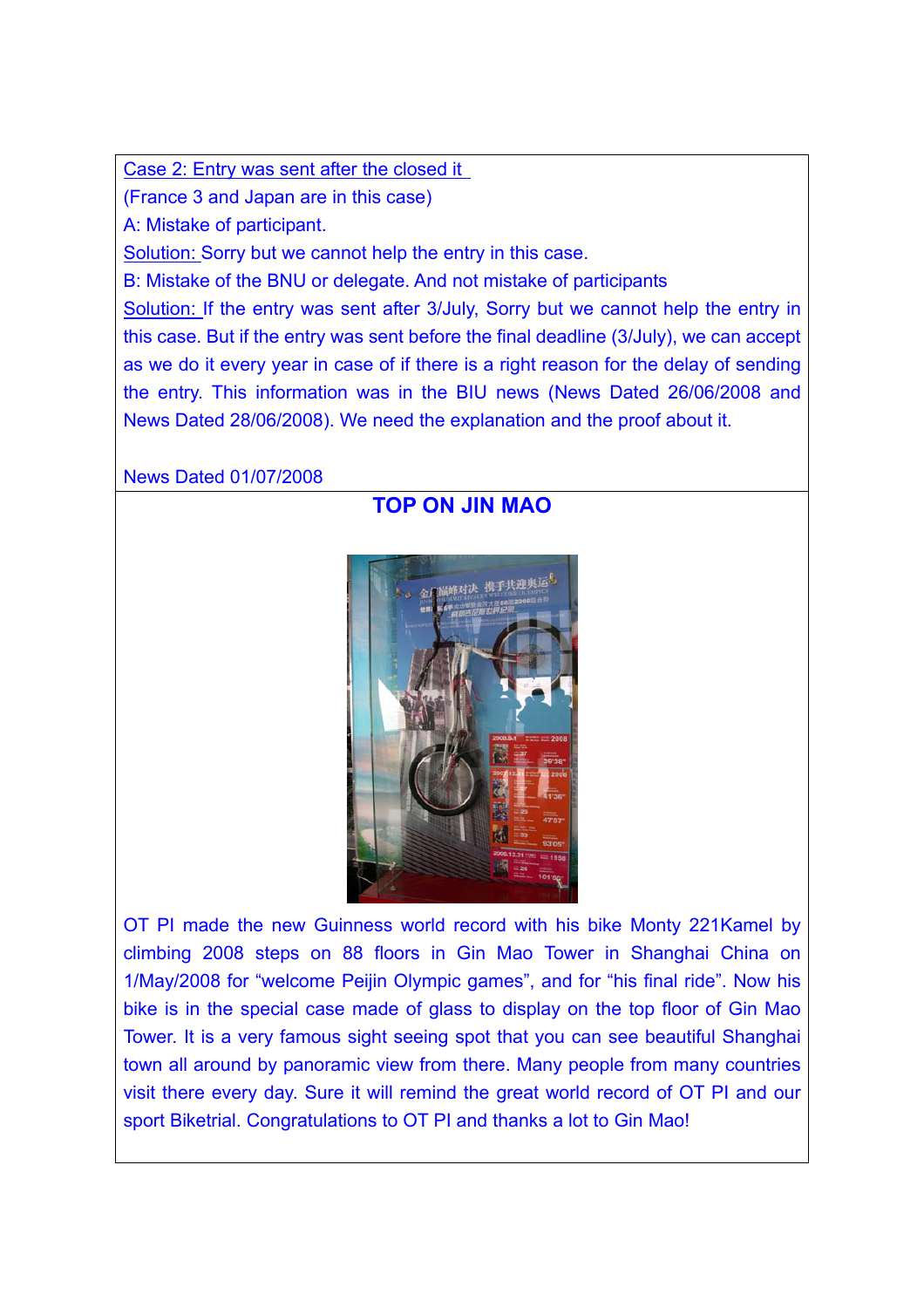News Dated 01/07/2008

# **OUR FRIEND IN THE USA**

Following is the massage from Zak Maeda lives in LA in the USA.

Hey guys I had some extra time and footage left over from last year so I made a super quick edit. Nothing special, the ridings not even that great but I thought I would share it will you all. Enjoy.

Zak Maeda

http://www.youtube.com/watch?v=WPyZyVEoGT8

Actually, We got this message about half year ago. (sorry Zak to keep it till today). I hope you will enjoy the video. About Zak, he was a boy when we had WBC in Lake Tahoe in 1997, and his parents helped the organization a lot (we are still feeling thanks about). Greatly Zak came to Japan last year for WBC and it was just after 10 years from USA round. He grown up and became a good rider. We hope Zak could enjoy WBC and Hope he will take part it again some day.

News Dated 01/07/2008

# **BUE 2008 SPANISH CHAMPIONSHIP ROUND-4**

2008 SPANISH CHAMPIONSHIP ROUND-4 was held in Tabuenca on 29/June. Tabuenca is the village where the WBC was held in 1998. Over 61 riders took part the event. And 11 riders took part in the Elite class. As we see the results, the winner Dani made 11 cleans but there are no cleans from fifth place. No wonder the sections of this event were super difficult.

| Place.         | <b>Name</b>               | <b>Bike</b>  | <b>Penalty</b> | <b>Clean</b> |
|----------------|---------------------------|--------------|----------------|--------------|
|                | <b>Dani Comas</b>         | <b>Monty</b> | 17             | 11           |
| $\overline{2}$ | <b>Raul Gutierrez</b>     | <b>Monty</b> | 27             |              |
| 3              | Juan Daniel De La Pena    | <b>Monty</b> | 34             | 5            |
| 4              | <b>Javi Alonso</b>        | <b>Monty</b> | 45             |              |
| 5              | <b>Abel Mustieles</b>     | <b>Koxx</b>  | 58             |              |
| 6              | <b>Victor Hugo Freire</b> | <b>Monty</b> | 71             |              |

Top 10 in Elite class: